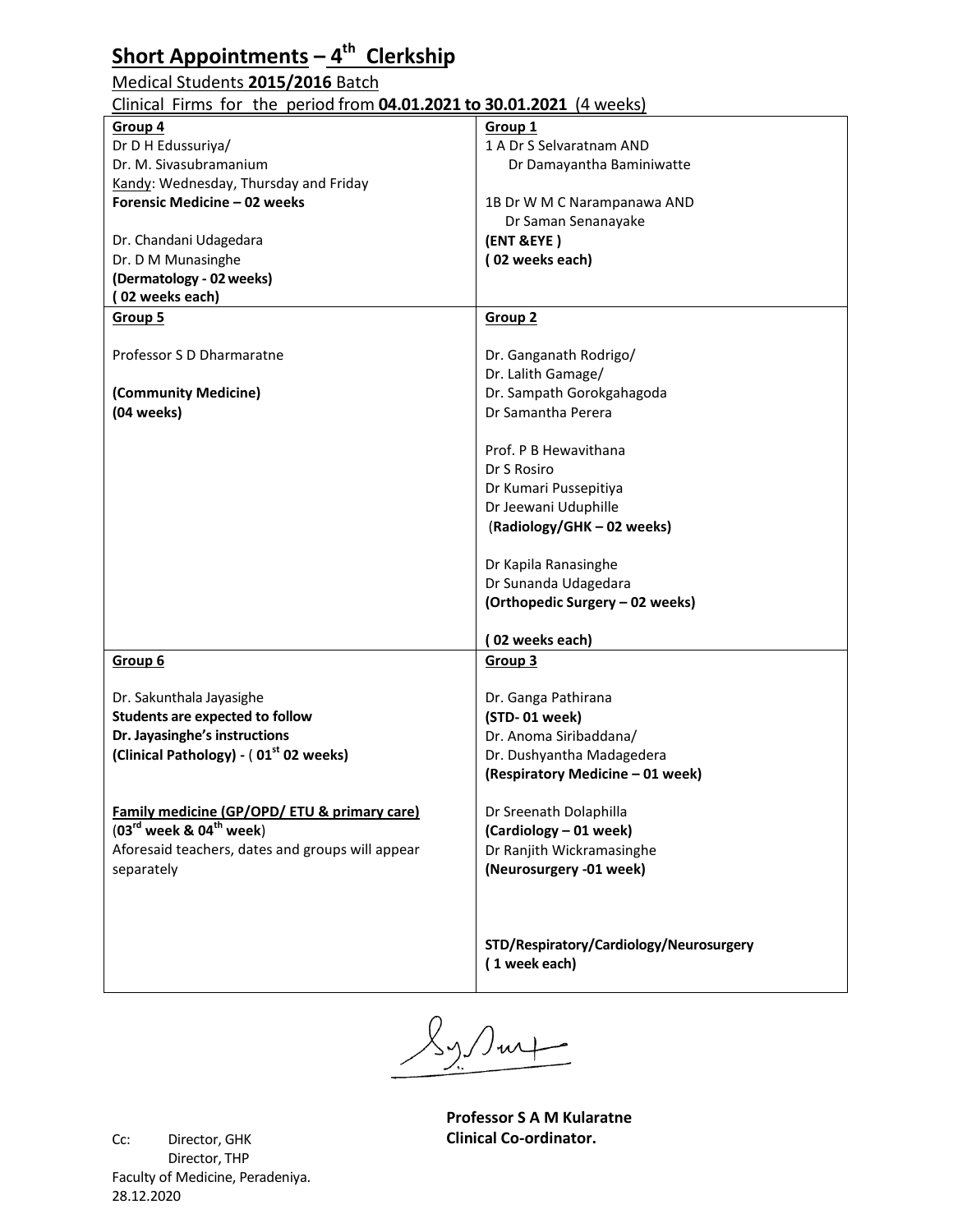### **2015/16 batch- 4 th clerkship**

# Short appointment - **Group 01**

| <b>Clinical Groups for Short Appointments -2015/16</b> |                  |                                  |
|--------------------------------------------------------|------------------|----------------------------------|
| $4th$ appointment -04.01.2021                          |                  |                                  |
| N <sub>0</sub>                                         | <b>Enrolment</b> |                                  |
|                                                        | No:              | <b>Name</b>                      |
| 01                                                     | M/15/144         | Premarathna J.A.V.S., Miss.      |
| 02                                                     | M/15/131         | Mohamed Sajath M.M., Mr.         |
| 03                                                     | M/15/093         | Karunarathne S.M.D.T., Miss.     |
| 04                                                     | M/15/127         | Marasinghe N.G.G.N.L., Mr.       |
| 05                                                     | M/15/175         | Sominda H.K.A.S.P., Miss.        |
| 06                                                     | M/15/196         | Wickramasinghe H.D.R.Y., Miss.   |
| 07                                                     | M/15/108         | Kumara G.P.J., Mr.               |
| 08                                                     | M/15/107         | Kumanayaka T.T., Miss.           |
| 09                                                     | M/15/037         | Dilhani W.G.G.A., Miss.          |
| 10                                                     | M/15/190         | Weerarathna W.M.S., Miss.        |
| 11                                                     | M/15/137         | Nimsiya M.M.F., Miss.            |
| 12                                                     | M/15/055         | Gajanayake L.D., Miss.           |
| 13                                                     | M/15/061         | Gunasingha K.D.Y., Miss.         |
| 14                                                     | M/15/076         | Jayantha H.M.P.T., Mr.           |
| 15                                                     | M/15/180         | Thalha M.A.M., Mr.               |
| 16                                                     | M/15/010         | Amarathunga K.K.C., Mr.          |
| 17                                                     | M/15/151         | Ramalka D.M.H., Miss.            |
| 18                                                     | M/15/203         | Yogakumar S., Miss.              |
| 19                                                     | M/15/192         | Weerasinghe M.B., Mr.            |
| 20                                                     | M/15/147         | Rajapaksha T.D.P.K., Miss.       |
| 21                                                     | M/15/089         | Kamalanathan S., Miss.           |
| 22                                                     | M/15/040         | Dissanayake D.M.V.C., Miss.      |
| 23                                                     | M/15/171         | Sathsarani M.V.N., Miss.         |
| 24                                                     | M/15/073         | Ihthisham A.M., Mr.              |
| 25                                                     | M/15/112         | Lakshan G.M.D., Mr.              |
| 26                                                     | M/15/150         | Rakkies A.R.M., Mr.              |
| 27                                                     | M/15/129         | Mayoorethan R., Mr.              |
| 28                                                     | M/15/028         | De Silva G.P.D.N., Miss.         |
| 29                                                     | M/15/138         | Oshadi J.P.N., Miss.             |
| 30                                                     | M/15/014         | Bamunuarachchi B.A.R.A.A., Miss. |
| 31                                                     | M/15/155         | Ranjith L.M.K.A., Mr.            |
| 32                                                     | M/15/126         | Marasingha M.P.H.H., Mr.         |
| 33                                                     | M/15/038         | Dilshan M.A., Mr.                |
| 34                                                     | M/15/058         | Gopalapillai A., Miss.           |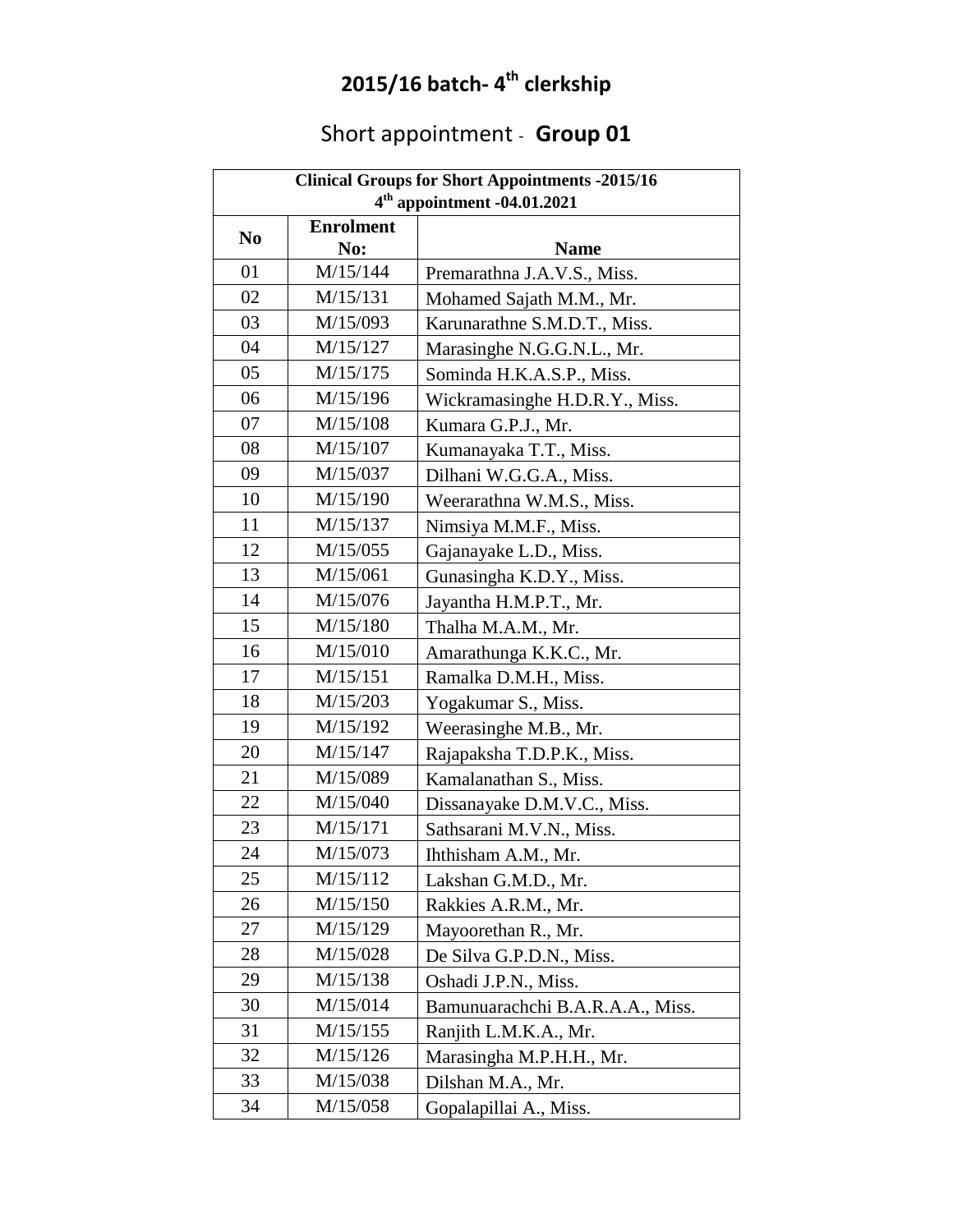| <b>Clinical Groups for Short Appointments -2015/16</b><br>$4th$ appointment -04.01.2021 |          |                                                      |                                                         |
|-----------------------------------------------------------------------------------------|----------|------------------------------------------------------|---------------------------------------------------------|
|                                                                                         |          | ENT & EYE                                            |                                                         |
|                                                                                         |          | 1(A)                                                 |                                                         |
| 01                                                                                      | M/15/144 | Premarathna J.A.V.S., Miss.                          |                                                         |
| 02                                                                                      | M/15/131 |                                                      |                                                         |
|                                                                                         |          | Mohamed Sajath M.M., Mr.                             |                                                         |
| 03                                                                                      | M/15/093 | Karunarathne S.M.D.T., Miss.                         |                                                         |
| 04                                                                                      | M/15/127 |                                                      |                                                         |
|                                                                                         |          | Marasinghe N.G.G.N.L., Mr.                           | 1 (A)- ENT- Tuesday (Dr Selvaratnam)                    |
| 05                                                                                      | M/15/175 |                                                      | Wednesday                                               |
|                                                                                         |          | Sominda H.K.A.S.P., Miss.                            | Friday                                                  |
| 06                                                                                      | M/15/196 |                                                      | Monday -1-9 Dr D Baminiwatta)<br>EYE-<br>Thursday-10-17 |
| 07                                                                                      | M/15/108 | Wickramasinghe H.D.R.Y., Miss.<br>Kumara G.P.J., Mr. |                                                         |
| 08                                                                                      | M/15/107 | Kumanayaka T.T., Miss.                               |                                                         |
| 09                                                                                      | M/15/037 | Dilhani W.G.G.A., Miss.                              |                                                         |
| 10                                                                                      | M/15/190 | Weerarathna W.M.S., Miss.                            |                                                         |
| 11                                                                                      | M/15/137 | Nimsiya M.M.F., Miss.                                |                                                         |
| 12                                                                                      | M/15/055 | Gajanayake L.D., Miss.                               |                                                         |
| 13                                                                                      | M/15/061 | Gunasingha K.D.Y., Miss.                             |                                                         |
| 14                                                                                      | M/15/076 |                                                      |                                                         |
| 15                                                                                      | M/15/180 | Jayantha H.M.P.T., Mr.                               |                                                         |
| 16                                                                                      | M/15/010 | Thalha M.A.M., Mr.                                   |                                                         |
| 17                                                                                      | M/15/151 | Amarathunga K.K.C., Mr.                              |                                                         |
|                                                                                         | 1(B)     | Ramalka D.M.H., Miss.                                |                                                         |
|                                                                                         |          |                                                      |                                                         |
| 18                                                                                      | M/15/203 |                                                      |                                                         |
|                                                                                         |          | Yogakumar S., Miss.                                  |                                                         |
| 19                                                                                      | M/15/192 | Weerasinghe M.B., Mr.                                |                                                         |
| 20                                                                                      | M/15/147 | Rajapaksha T.D.P.K., Miss.                           |                                                         |
| 21                                                                                      | M/15/089 | Kamalanathan S., Miss.                               |                                                         |
| 22                                                                                      | M/15/040 | Dissanayake D.M.V.C., Miss.                          |                                                         |
|                                                                                         |          |                                                      | 1(B) - ENT- Monday (Dr Narampanawa                      |
| 23                                                                                      | M/15/171 | Sathsarani M.V.N., Miss.                             | Wednesday<br>Thursday                                   |
| 24                                                                                      | M/15/073 |                                                      | EYE - Tuesday-18-26 (Saman Senanayake)                  |
|                                                                                         |          | Ihthisham A.M., Mr.                                  | Friday- 27-34                                           |
| 25                                                                                      | M/15/112 | Lakshan G.M.D., Mr.                                  |                                                         |
| 26                                                                                      | M/15/150 | Rakkies A.R.M., Mr.                                  |                                                         |
| 27                                                                                      | M/15/129 | Mayoorethan R., Mr.                                  |                                                         |
| 28                                                                                      | M/15/028 | De Silva G.P.D.N., Miss.                             | $\blacksquare$                                          |
| 29                                                                                      | M/15/138 | Oshadi J.P.N., Miss.                                 |                                                         |
| 30                                                                                      | M/15/014 | Bamunuarachchi B.A.R.A.A., Miss.                     |                                                         |
| 31                                                                                      | M/15/155 | Ranjith L.M.K.A., Mr.                                |                                                         |
| 32                                                                                      | M/15/126 | Marasingha M.P.H.H., Mr.                             |                                                         |
| 33                                                                                      | M/15/038 | Dilshan M.A., Mr.                                    |                                                         |
| 34                                                                                      | M/15/058 | Gopalapillai A., Miss.                               |                                                         |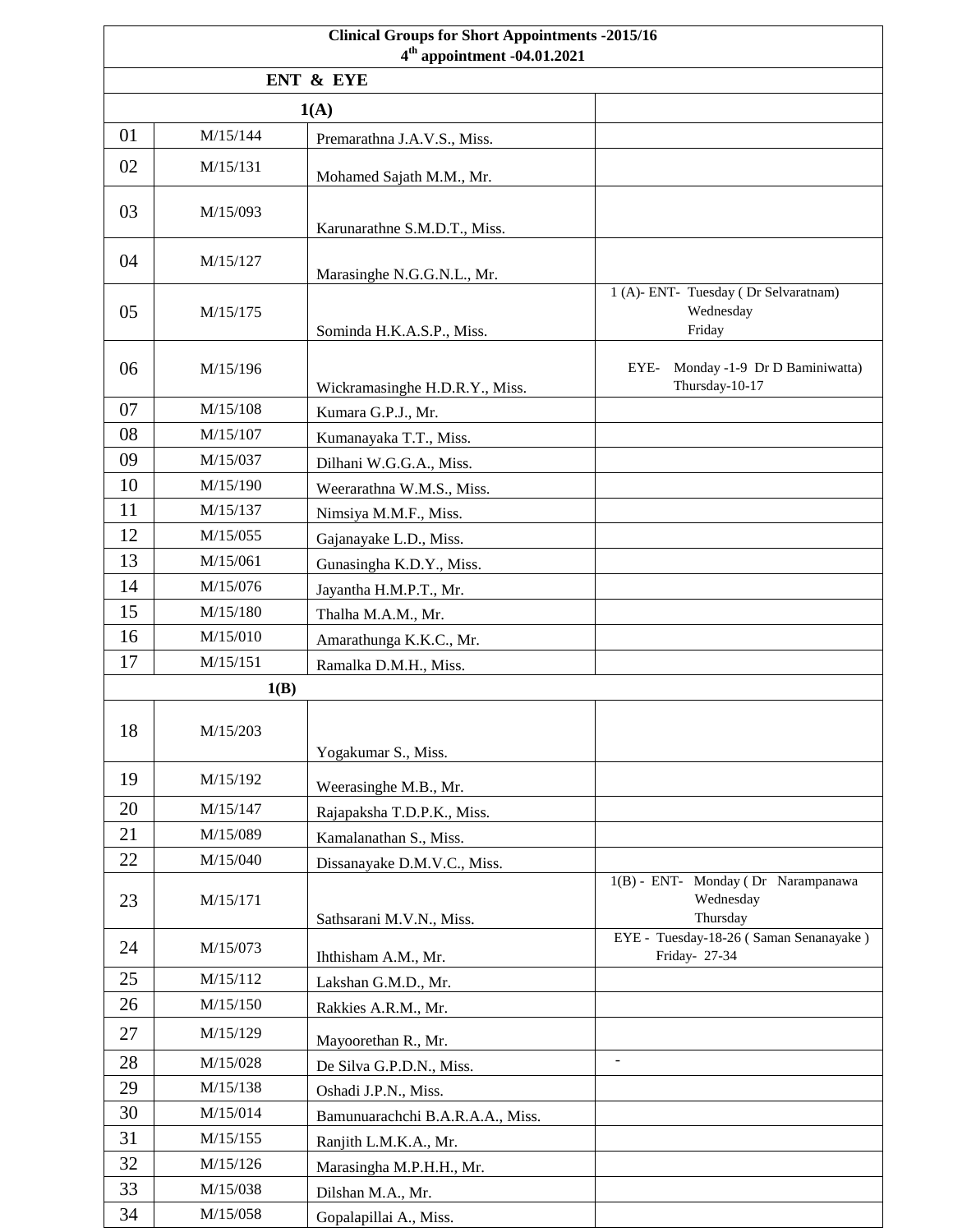| <b>Clinical Groups for Short Appointments -2015/16</b> |          |                             |
|--------------------------------------------------------|----------|-----------------------------|
| 4 <sup>th</sup> appointment -04.01.2021                |          |                             |
| 01                                                     | M/15/085 | Jayawardhana K.K.S.S., Mr.  |
| 02                                                     | M/15/013 | Athukorala A.E.S., Miss.    |
| 03                                                     | M/15/198 | Wickramasinghe N.D., Miss.  |
| 04                                                     | M/15/193 | Weerasuriya W.M.C.A., Miss. |
| 05                                                     | M/15/117 | Madhubhashini G.G.P., Miss. |
| 06                                                     | M/15/091 | Karunarathne K.M.S., Miss.  |
| 07                                                     | M/15/006 | Ahamed M.N.A., Mr.          |
| 08                                                     | M/15/116 | Maddumabandara W.M.P, Miss. |
| 09                                                     | M/15/160 | Rupasinghe R.A.G.S., Miss.  |
| 10                                                     | M/15/069 | Hapuarachchi N.D.N., Miss.  |
| 11                                                     | M/15/204 | Yogalingam K., Miss.        |
| 12                                                     | M/15/113 | Liyanage D.M., Miss.        |
| 13                                                     | M/15/189 | Wasmila T.J.G., Miss.       |
| 14                                                     | M/15/141 | Perera R.T.P., Miss.        |
| 15                                                     | M/15/173 | Senanayaka D.M.B.T.J., Mr.  |
| 16                                                     | M/15/118 | Madhushika J.S.D., Miss.    |
| 17                                                     | M/15/075 | Jayakody K.C., Mr.          |
| 18                                                     | M/15/201 | Wijesinghe K.G.S.T., Miss.  |
| 19                                                     | M/15/176 | Sumanasekara D.G.R.D., Mr.  |
| 20                                                     | M/15/111 | Lakmali W.G.N., Miss.       |
| 21                                                     | M/15/021 | Charukeshi N.L.N.P., Miss.  |
| 22                                                     | M/15/105 | Kularatne S.A.M.D.A., Miss. |
| 23                                                     | M/15/096 | Karunasena P.D.K.G., Miss.  |
| 24                                                     | M/15/026 | Dayarathna W.A.S.N., Miss.  |
| 25                                                     | M/15/182 | Tharangani L.A.U., Miss.    |
| 26                                                     | M/15/007 | Alahakoon A.E., Miss        |
| 27                                                     | M/15/011 | Amarathunga M.M., Miss.     |
| 28                                                     | M/15/140 | Perera G.G.N.D., Miss.      |
| 29                                                     | M/15/165 | Samarakoon S.M.K.G.H., Mr.  |
| 30                                                     | M/15/162 | Sachindra J.L.A.A., Miss.   |
| 31                                                     | M/15/181 | Thananchayan S., Miss.      |
| 32                                                     | M/15/068 | Hapuarachchi H.S.R., Miss.  |
| 33                                                     | M/15/163 | Sahina S.F., Miss.          |
| 34                                                     | M/15/003 | Abeyrathna K.S.A., Miss.    |
| 35                                                     | M/15/123 | Maleesha K.A.S., Miss.      |

Group 02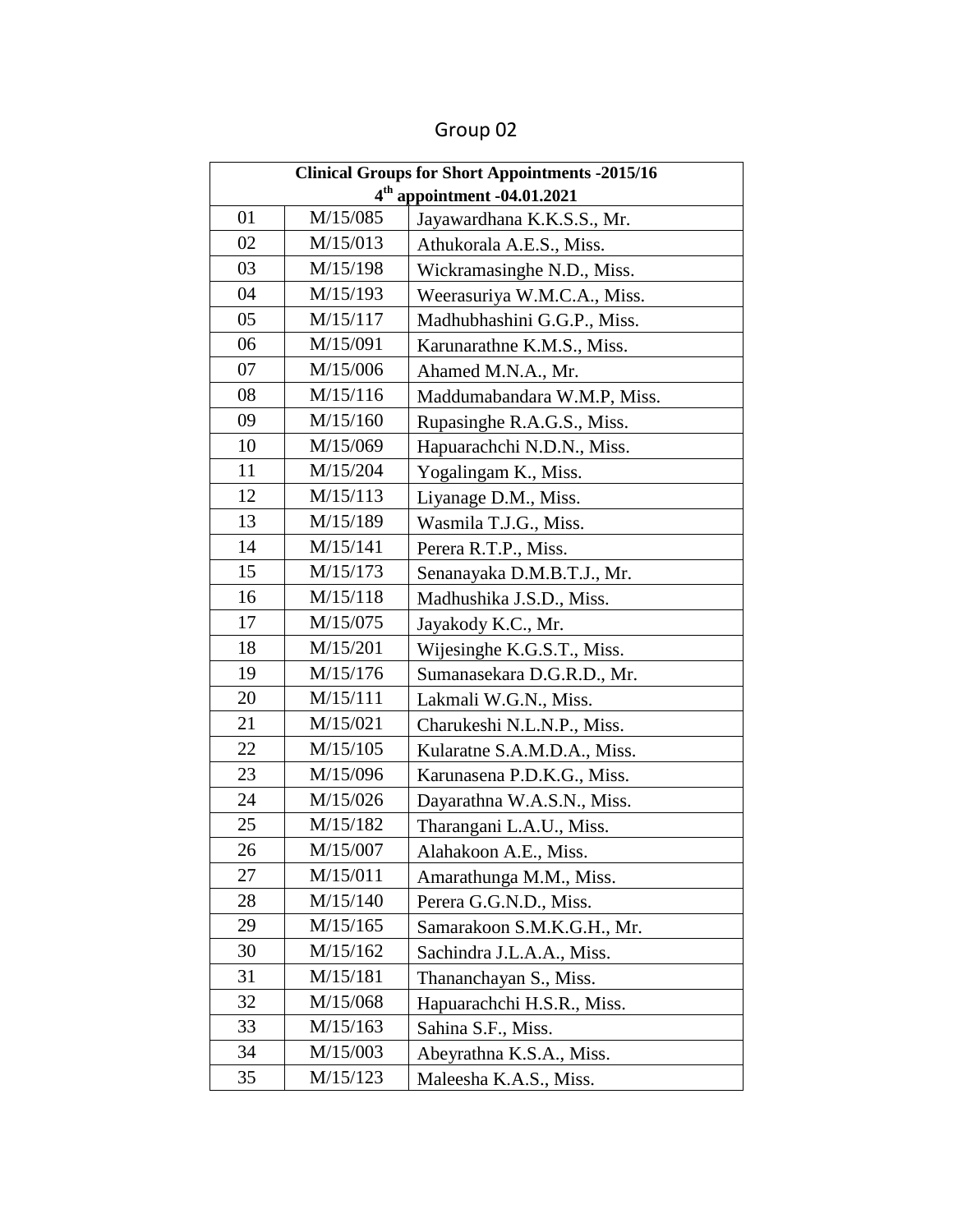| <b>Clinical Groups for Short Appointments -2015/16</b> |          |                             |                                              |
|--------------------------------------------------------|----------|-----------------------------|----------------------------------------------|
| $4th$ appointment -04.01.2021                          |          |                             |                                              |
|                                                        |          | Group no 02                 |                                              |
|                                                        | Reg_No   | <b>Name</b>                 |                                              |
|                                                        |          | <b>Group 02 (a)</b>         | 1st week                                     |
| 01                                                     | M/15/085 | Jayawardhana K.K.S.S., Mr.  | Gp. 2A - Dr Ganganath Rodrigo                |
| 02                                                     | M/15/013 | Athukorala A.E.S., Miss.    | Gp. 2B - Prof P B Hewavithana                |
| 03                                                     | M/15/198 | Wickramasinghe N.D., Miss.  | Dr S Rosiro                                  |
| 04                                                     | M/15/193 | Weerasuriya W.M.C.A., Miss. | Dr Jeewani Uduphille                         |
| 05                                                     | M/15/117 | Madhubhashini G.G.P., Miss. | Dr Kumari Pussepitiya                        |
| 06                                                     | M/15/091 | Karunarathne K.M.S., Miss.  | Gp. 2C - Dr Kapila Ranasinghe                |
| 07                                                     | M/15/006 | Ahamed M.N.A., Mr.          | Gp. 2D - Dr Sunanda Udagedara                |
| 08                                                     | M/15/116 | Maddumabandara W.M.P, Miss. |                                              |
| 09                                                     | M/15/160 | Rupasinghe R.A.G.S., Miss.  |                                              |
|                                                        |          | <b>Group 02 (b)</b>         |                                              |
| $\mathbf{1}$                                           | M/15/069 | Hapuarachchi N.D.N., Miss.  | 2nd week                                     |
| $\overline{2}$                                         | M/15/204 | Yogalingam K., Miss.        |                                              |
| 3                                                      | M/15/113 | Liyanage D.M., Miss.        | Gp. 2A - Prof P B Hewavithana<br>Dr S Rosiro |
| 4                                                      | M/15/189 | Wasmila T.J.G., Miss.       | Dr Jeewani Uduphille                         |
| 5                                                      | M/15/141 | Perera R.T.P., Miss.        | Dr Kumari Pussepitiya                        |
| 6                                                      | M/15/173 | Senanayaka D.M.B.T.J., Mr.  | Gp. 2B - Dr. Lalith Gamage                   |
| 7                                                      | M/15/118 | Madhushika J.S.D., Miss.    | Gp. 2C - Dr Sunanda Udagedara                |
| 8                                                      | M/15/075 | Jayakody K.C., Mr.          | Gp. 2D - Dr Kapila Ranasinghe                |
| 9                                                      | M/15/201 | Wijesinghe K.G.S.T., Miss.  |                                              |
| $3rd$ week<br>Group 02(c)                              |          |                             |                                              |
| 1                                                      | M/15/176 | Sumanasekara D.G.R.D., Mr.  | Gp-2A - Dr Kapila Ranasinghe                 |
| $\overline{2}$                                         | M/15/111 | Lakmali W.G.N., Miss.       | Gp. 2B - Dr Sunanda Udagedara                |
|                                                        | M/15/021 |                             | Gp 2C- Dr Sampath                            |
| 3                                                      |          | Charukeshi N.L.N.P., Miss.  | Gorokgahagoda                                |
| 4                                                      | M/15/105 | Kularatne S.A.M.D.A., Miss. | Gp. 2D - Prof P B Hewavithana                |
| 5                                                      | M/15/096 | Karunasena P.D.K.G., Miss.  | Dr S Rosiro                                  |
| 6                                                      | M/15/026 | Dayarathna W.A.S.N., Miss.  | Dr Jeewani Uduphille                         |
| 7                                                      | M/15/182 | Tharangani L.A.U., Miss.    | Dr Kumari Pussepitiya                        |
| 8                                                      | M/15/007 | Alahakoon A.E., Miss.       |                                              |
| 9                                                      | M/15/011 | Amarathunga M.M., Miss.     |                                              |
| 4 <sup>th</sup> Week<br><b>Group 02 (d)</b>            |          |                             |                                              |
| $\mathbf{1}$                                           | M/15/140 | Perera G.G.N.D., Miss.      | Gp-2A - Dr Sunanda Udagedara                 |
| $\overline{2}$                                         | M/15/165 | Samarakoon S.M.K.G.H., Mr.  | Gp. 2B - Dr Kapila Ranasinghe                |
| 3                                                      | M/15/162 | Sachindra J.L.A.A., Miss.   | Gp-2C- Prof P B Hewavithana                  |
| 4                                                      | M/15/181 | Thananchayan S., Miss.      | Dr S Rosiro                                  |
| 5                                                      | M/15/068 | Hapuarachchi H.S.R., Miss.  | Dr Jeewani Uduphille                         |
| 6                                                      | M/15/163 | Sahina S.F., Miss.          | Dr Kumari Pussepitiya                        |
| $\overline{7}$                                         | M/15/003 | Abeyrathna K.S.A., Miss.    | Gp-2D-Dr. Samantha Perera                    |
| 8                                                      | M/15/123 | Maleesha K.A.S., Miss.      |                                              |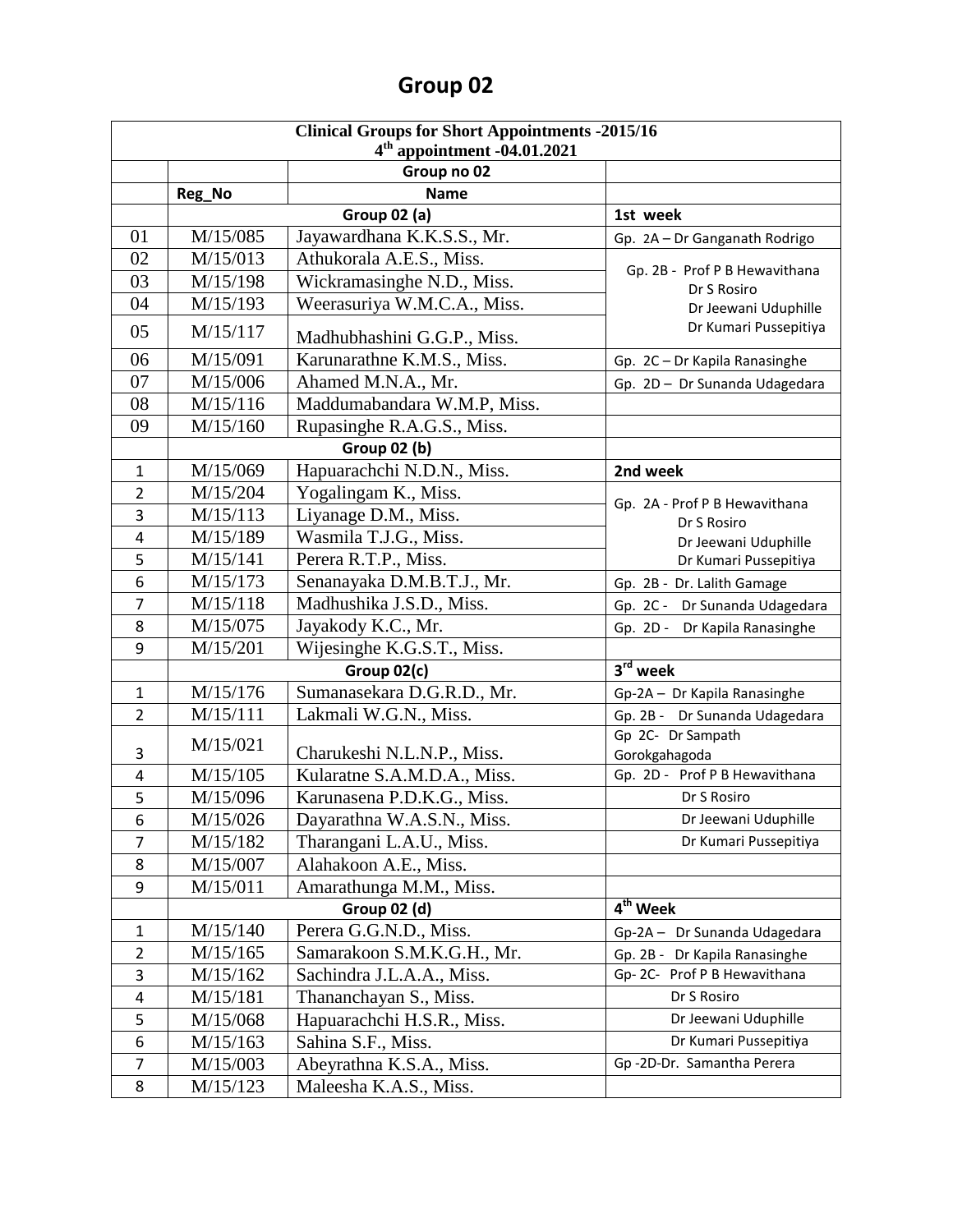| <b>Clinical Groups for Short Appointments -2015/16</b> |             |                                    |
|--------------------------------------------------------|-------------|------------------------------------|
| 4 <sup>th</sup> appointment -04.01.2021                |             |                                    |
| 01                                                     | M/15/086    | Jayawardhana M.G.R.N., Mr.         |
| 02                                                     | M/15/133    | Nanayakkara K.A.D.N., Miss.        |
| 03                                                     | M/15/103    | Kodippili G.M., Mr.                |
| 04                                                     | M/15/179    | Tennakoon T.M.A.D., Miss.          |
| 05                                                     | M/15/062    | Gunawardana A.D.S.U., Miss.        |
| 06                                                     | M/15/114    | Liyanage L.N.M., Miss.             |
| 07                                                     | M/15/099    | Kasuni D.A.K.S., Miss.             |
| 08                                                     | M/15/001    | Abesekara C.T.G., Miss.            |
| 09                                                     | M/15/034    | Devindi A.C., Miss.                |
| 10                                                     | M/15/083    | Jayasinghe G.G.C., Mr.             |
| 11                                                     | M/15/047    | Ekanayake S.R.W.M.T.D., Miss.      |
| 12                                                     | M/15/168    | Sandeepani K.H.A., Miss.           |
| 13                                                     | M/15/158    | Rathnayake R.M.A.T.K., Miss.       |
| 14                                                     | M/15/120    | Madushanka H.H.D., Mr.             |
| 15                                                     | M/15/049    | Emalka W.J., Mr.                   |
| 16                                                     | M/15/142    | Piyarathna R.P.K.C., Mr.           |
| 17                                                     | M/15/159    | Rotuwegama R.S.H.T., Miss.         |
| 18                                                     | M/15/154    | Ranaweera A.G.G.K.L., Mr.          |
| 19                                                     | M/15/132    | Munasinghe M.R., Miss.             |
| 20                                                     | M/15/094    | Karunaratne K.I.S.N., Miss.        |
| 21                                                     | M/15/060    | Gunarathne G.L., Miss.             |
| 22                                                     | M/15/119    | Madusanka R.A.L.P., Mr.            |
| 23                                                     | M/15/167    | Samuditha B.W.J., Miss.            |
| 24                                                     | M/15/125    | Manawaduge I.C., Mr.               |
| 25                                                     | M/15/139    | Pamalka H.W.P., Miss.              |
| 26                                                     | M/15/164    | Samaradivakara S.H.M.R.K.R., Miss. |
| 27                                                     | M/15/184    | Thilakarathna B.W., Mr.            |
| 28                                                     | M/15/072    | Hewagampalage S.C., Mr.            |
| 29                                                     | M/15/191    | Weerarathne S.A., Mr.              |
| 30                                                     | M/15/172    | Seelanatha J.N.S., Miss.           |
| 31                                                     | M/15/FQ/002 | Dawa Zangmo, Miss.                 |
| 32                                                     | M/15/FQ/003 | Rinchen Zangmo, Miss.              |
| 33                                                     | M/15/170    | Sanjeewani M.A.M., Miss.           |
| 34                                                     | M/15/136    | Nilaweera W.R.D.S., Miss.          |
| 35                                                     | M/15/106    | Kularatne W.L.R., Mr.              |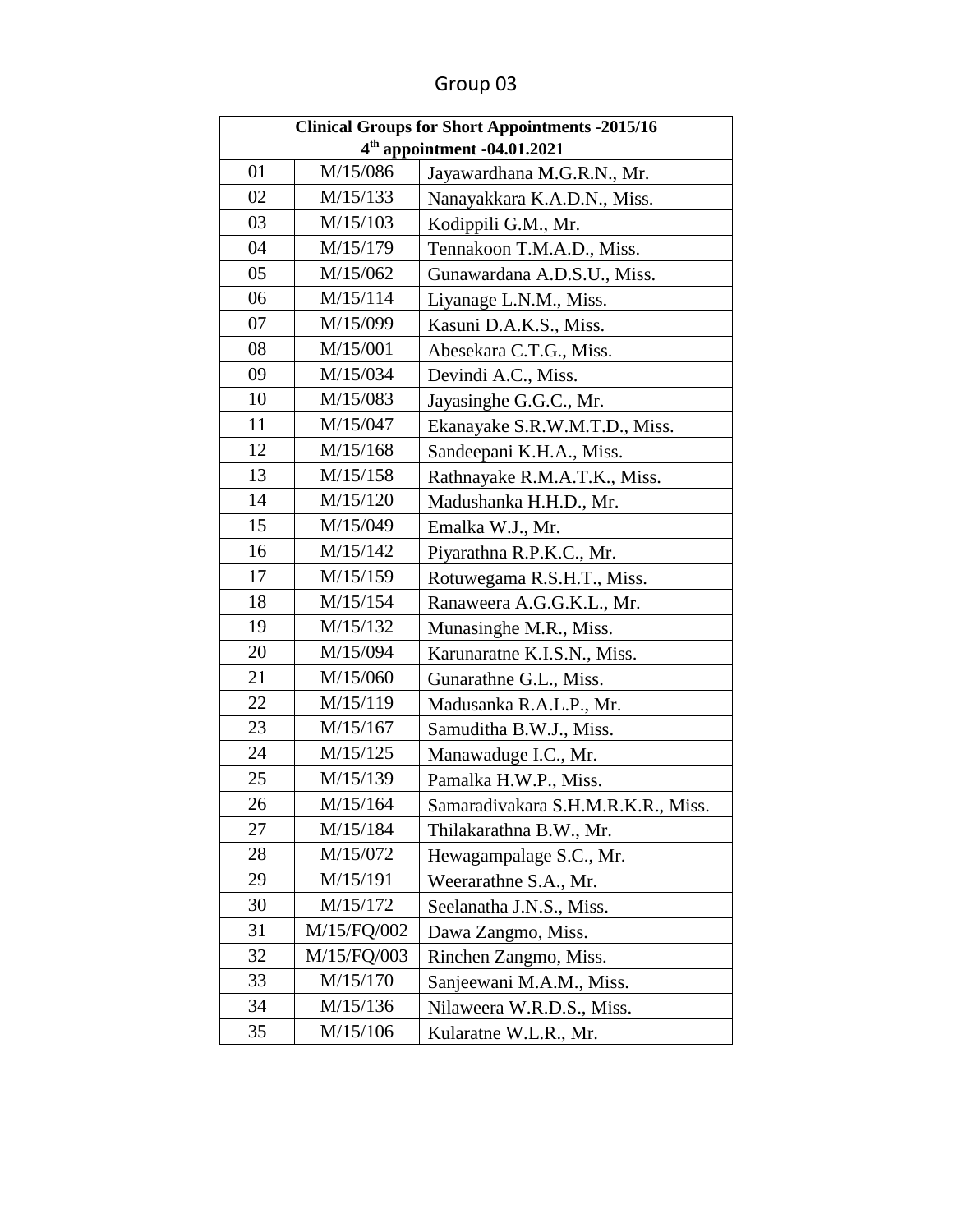| <b>Clinical Groups for Short Appointments -2015/16</b> |                                              |                                    |                                   |  |
|--------------------------------------------------------|----------------------------------------------|------------------------------------|-----------------------------------|--|
|                                                        | $4th$ appointment -04.01.2021<br>Group no 03 |                                    |                                   |  |
|                                                        | <b>Name</b>                                  |                                    |                                   |  |
|                                                        | Reg_No<br><b>Group 03 (a)</b><br>1st week    |                                    |                                   |  |
| 1                                                      | M/15/086                                     | Jayawardhana M.G.R.N., Mr.         | Gp. 3A - Dr. Ganga Pathirana      |  |
| 2                                                      | M/15/133                                     | Nanayakkara K.A.D.N., Miss.        | Gp. 3B-Dr. Anoma Siribaddana      |  |
| 3                                                      | M/15/103                                     | Kodippili G.M., Mr.                | Gp. 3C - Dr Sreenath Dolaphilla   |  |
| 4                                                      | M/15/179                                     | Tennakoon T.M.A.D., Miss.          | Gp. 3D - Dr Ranjith Wickramasighe |  |
|                                                        |                                              |                                    |                                   |  |
| 5                                                      | M/15/062                                     | Gunawardana A.D.S.U., Miss.        |                                   |  |
| 6                                                      | M/15/114                                     | Liyanage L.N.M., Miss.             |                                   |  |
| $\overline{7}$                                         | M/15/099                                     | Kasuni D.A.K.S., Miss.             |                                   |  |
| 8                                                      | M/15/001                                     | Abesekara C.T.G., Miss.            |                                   |  |
| 9                                                      | M/15/034                                     | Devindi A.C., Miss.                |                                   |  |
|                                                        |                                              | <b>Group 03 (b)</b>                |                                   |  |
| $\mathbf{1}$                                           | M/15/083                                     | Jayasinghe G.G.C., Mr.             | 2nd week                          |  |
| $\overline{2}$                                         | M/15/047                                     | Ekanayake S.R.W.M.T.D., Miss.      | Gp. 3A - Dr Dushyantha Madagedera |  |
| 3                                                      | M/15/168                                     | Sandeepani K.H.A., Miss.           | Gp. 3B - Dr. Ganga Pathirana      |  |
| 4                                                      | M/15/158                                     | Rathnayake R.M.A.T.K., Miss.       | Gp. 3C - Ranjith Wickramasighe    |  |
| 5                                                      | M/15/120                                     | Madushanka H.H.D., Mr.             | Gp. 3D - Dr Sreenath Dolaphilla   |  |
| 6                                                      | M/15/049                                     | Emalka W.J., Mr.                   |                                   |  |
| $\overline{7}$                                         | M/15/142                                     | Piyarathna R.P.K.C., Mr.           |                                   |  |
| 8                                                      | M/15/159                                     | Rotuwegama R.S.H.T., Miss.         |                                   |  |
| 9                                                      | M/15/154                                     | Ranaweera A.G.G.K.L., Mr.          |                                   |  |
|                                                        | 3rd week<br><b>Group 03 (c)</b>              |                                    |                                   |  |
| $\mathbf{1}$                                           | M/15/132                                     | Munasinghe M.R., Miss.             | Gp-3A - Ranjith Wickramasighe     |  |
| $\overline{2}$                                         | M/15/094                                     | Karunaratne K.I.S.N., Miss.        | Gp. 3B - Dr Sreenath Dolaphilla   |  |
| 3                                                      | M/15/060                                     | Gunarathne G.L., Miss.             | Gp 3C- Dr Anoma Siribaddana       |  |
| 4                                                      | M/15/119                                     | Madusanka R.A.L.P., Mr.            | Gp. 3D - Dr. Ganga Pathirana      |  |
| 5                                                      | M/15/167                                     | Samuditha B.W.J., Miss.            |                                   |  |
| 6                                                      | M/15/125                                     | Manawaduge I.C., Mr.               |                                   |  |
| 7                                                      | M/15/139                                     | Pamalka H.W.P., Miss.              |                                   |  |
| 8                                                      | M/15/164                                     | Samaradivakara S.H.M.R.K.R., Miss. |                                   |  |
| 9                                                      | M/15/184                                     | Thilakarathna B.W., Mr.            |                                   |  |
|                                                        |                                              | Group 03 (d)                       | $\overline{4^{th}}$ Week          |  |
| $\mathbf{1}$                                           | M/15/072                                     | Hewagampalage S.C., Mr.            | Gp-3A Dr Sreenath Dolaphilla      |  |
| $\overline{2}$                                         | M/15/191                                     | Weerarathne S.A., Mr.              | Gp-3B-Dr Ranjith Wickramasighe    |  |
| 3                                                      | M/15/172                                     | Seelanatha J.N.S., Miss.           | Gp-3C-Dr - Dr. Ganga Pathirana    |  |
| 4                                                      | M/15/FQ/002                                  | Dawa Zangmo, Miss.                 | Gp-3D-Dr. Dushyantha Madagedera   |  |
| 5                                                      | M/15/FQ/003                                  | Rinchen Zangmo, Miss.              |                                   |  |
| 6                                                      | M/15/170                                     | Sanjeewani M.A.M., Miss.           |                                   |  |
| 7                                                      | M/15/136                                     | Nilaweera W.R.D.S., Miss.          |                                   |  |
| 8                                                      | M/15/106                                     | Kularatne W.L.R., Mr.              |                                   |  |
|                                                        |                                              |                                    |                                   |  |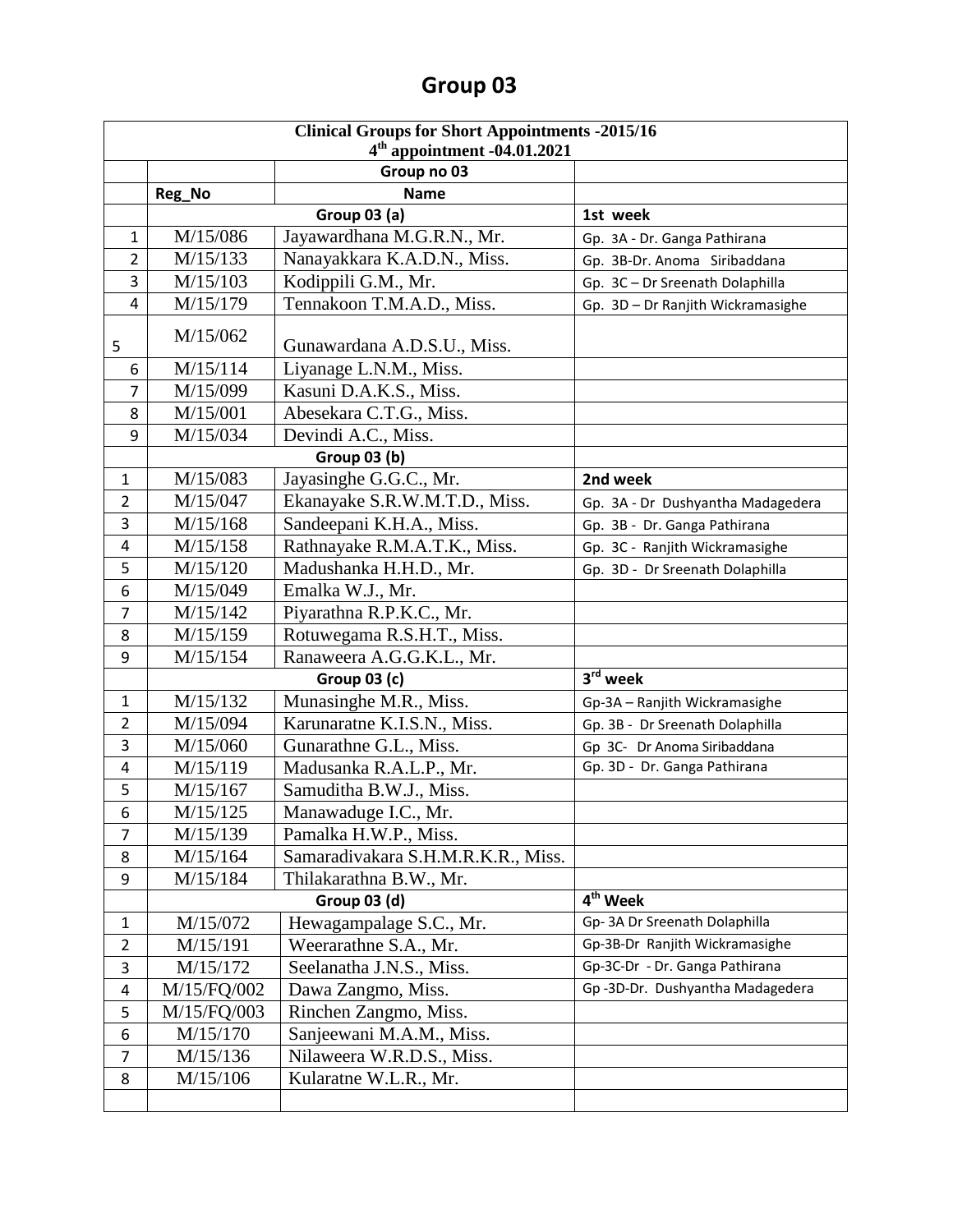| <b>Clinical Groups for Short Appointments -2015/16</b> |                                         |                               |  |
|--------------------------------------------------------|-----------------------------------------|-------------------------------|--|
|                                                        | 4 <sup>th</sup> appointment -04.01.2021 |                               |  |
| 01                                                     | M/15/122                                | Mahipala M.M.P.D., Mr.        |  |
| 02                                                     | M/15/FQ/005                             | Dechen Choki, Miss.           |  |
| 03                                                     | M/15/032                                | De Zoysa D.D.S., Miss.        |  |
| 04                                                     | M/15/097                                | Karunathilake M.G.C.W., Mr.   |  |
| 05                                                     | M/15/070                                | Herath H.M.S.H., Mr.          |  |
| 06                                                     | M/15/092                                | Karunarathne K.P.R.P., Miss.  |  |
| 07                                                     | M/15/053                                | Fernando S.C.J., Mr.          |  |
| 08                                                     | M/15/004                                | Adhikari A.M.S.R., Mr.        |  |
| 09                                                     | M/15/025                                | Dayarathna D.M.M.P., Mr.      |  |
| 10                                                     | M/15/016                                | Bandaranayaka H.M.T.N., Mr.   |  |
| 11                                                     | M/15/090                                | Karunamuni P.K., Mr.          |  |
| 12                                                     | M/15/029                                | De Silva K.H.S.A., Miss.      |  |
| 13                                                     | M/15/052                                | Fernando I.S.I.P., Miss.      |  |
| 14                                                     | M/15/088                                | Jeyarajah S., Miss.           |  |
| 15                                                     | M/15/045                                | Edirisuriya K.W., Miss.       |  |
| 16                                                     | M/15/022                                | Dahanayaka K.K.O.S., Mr.      |  |
| 17                                                     | M/15/110                                | Kushan G.R.S., Mr.            |  |
| 18                                                     | M/15/186                                | Thrimani H.B.O., Miss.        |  |
| 19                                                     | M/15/015                                | Bandara H.M.K.V.P., Miss.     |  |
| 20                                                     | M/15/109                                | Kumara T.A.S.P., Mr.          |  |
| 21                                                     | M/15/152                                | Ranasinghe W.G.K.I., Miss.    |  |
| 22                                                     | M/15/030                                | De Silva L.A.N.U., Miss.      |  |
| 23                                                     | M/15/148                                | Rajaratnam A., Miss.          |  |
| 24                                                     | M/15/185                                | Thishankan N., Mr.            |  |
| 25                                                     | M/15/178                                | Suriyaarachchi S.E., Mr.      |  |
| 26                                                     | M/15/143                                | Pramudith T.H.D., Mr.         |  |
| 27                                                     | M/15/071                                | Hettiarachchi H.A.A.U.S., Mr. |  |
| 28                                                     | M/15/149                                | Rajasinghe R.A.S.P., Miss.    |  |
| 29                                                     | M/15/033                                | Deluxan S., Mr.               |  |
| 30                                                     | M/15/128                                | Mathutishan K., Mr.           |  |
| 31                                                     | M/15/153                                | Ranasooriya A.Y.K., Miss.     |  |
| 32                                                     | M/15/087                                | Jeevaruban S., Mr.            |  |
| 33                                                     | M/15/081                                | Jayashan H.M.T.A., Mr.        |  |
| 34                                                     | M/15/064                                | Gunawardhana A.C.B., Mr.      |  |
| 35                                                     | M/15/135                                | Narmatha V., Miss.            |  |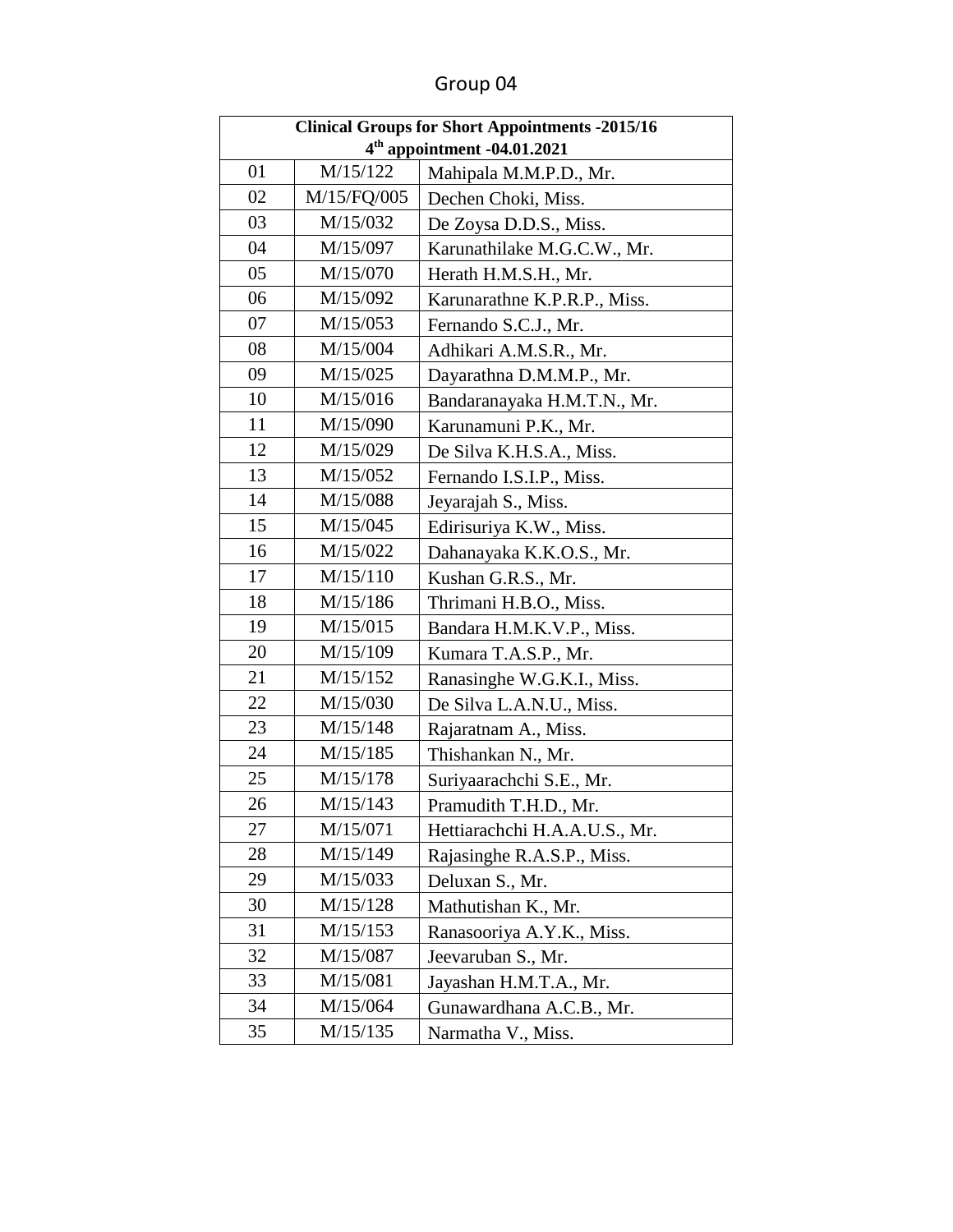|                                                                 | Group 04                               |                                            |                                       |
|-----------------------------------------------------------------|----------------------------------------|--------------------------------------------|---------------------------------------|
| <b>Clinical Groups for Short Appointments -2015/16</b>          |                                        |                                            |                                       |
| $4th$ appointment -04.01.2021                                   |                                        |                                            |                                       |
|                                                                 |                                        | <b>Forensic Medicine &amp; Dermatology</b> |                                       |
|                                                                 |                                        | 4(A)                                       |                                       |
| 01                                                              | M/15/122                               | Mahipala M.M.P.D., Mr.                     | $1st 02$ weeks-                       |
| 02                                                              | M/15/FQ/005                            | Dechen Choki, Miss.                        | Forensic Medicine-                    |
| 03                                                              | M/15/032                               | De Zoysa D.D.S., Miss.                     | 4(A)                                  |
| 04                                                              | M/15/097                               | Karunathilake M.G.C.W., Mr.                | $4$ (B)                               |
| 05                                                              | M/15/070                               | Herath H.M.S.H., Mr.                       | $2nd$ 02 weeks-                       |
| 06                                                              | M/15/092                               | Karunarathne K.P.R.P., Miss.               | Dermatology                           |
| 07                                                              | M/15/053                               | Fernando S.C.J., Mr.                       | Dr Chandani                           |
| 08                                                              | M/15/004                               | Adhikari A.M.S.R., Mr.                     | Udagedara-4(A)                        |
| 09                                                              | M/15/025                               | Dayarathna D.M.M.P., Mr.                   | Dr D M                                |
|                                                                 |                                        | 4(B)                                       | Munasinghe- $4(B)$                    |
| 09                                                              | M/15/016                               | Bandaranayaka H.M.T.N., Mr.                |                                       |
| 10                                                              | M/15/090                               | Karunamuni P.K., Mr.                       |                                       |
| 11                                                              | M/15/029                               | De Silva K.H.S.A., Miss.                   |                                       |
| 12<br>M/15/052<br>Fernando I.S.I.P., Miss.                      |                                        |                                            |                                       |
| 13<br>M/15/088<br>Jeyarajah S., Miss.                           |                                        |                                            |                                       |
| 14<br>M/15/045<br>Edirisuriya K.W., Miss.                       |                                        |                                            |                                       |
| 15<br>M/15/022<br>Dahanayaka K.K.O.S., Mr.                      |                                        |                                            |                                       |
| 16                                                              | M/15/110                               | Kushan G.R.S., Mr.                         |                                       |
| 17                                                              | M/15/186                               | Thrimani H.B.O., Miss.                     |                                       |
|                                                                 |                                        |                                            |                                       |
|                                                                 | 4 <sub>(C)</sub>                       |                                            |                                       |
| 18                                                              | M/15/015                               | Bandara H.M.K.V.P., Miss.                  |                                       |
| 19                                                              | M/15/109                               | Kumara T.A.S.P., Mr.                       | $1st 02$ weeks-                       |
| 20                                                              | M/15/152                               | Ranasinghe W.G.K.I., Miss.                 | Dermatology<br>Dr Chandani            |
| 21<br>M/15/030<br>De Silva L.A.N.U., Miss.<br>Udagedara- $4(C)$ |                                        |                                            |                                       |
| 22                                                              | M/15/148                               | Rajaratnam A., Miss.                       | Dr D M                                |
| 23                                                              | M/15/185                               | Thishankan N., Mr.                         | Munasinghe-4(D)                       |
| 24                                                              | M/15/178                               | Suriyaarachchi S.E., Mr.                   |                                       |
| 25                                                              | M/15/143                               | Pramudith T.H.D., Mr.                      | $2nd$ 02 weeks-<br>Forensic Medicine- |
| 26                                                              | M/15/071                               | Hettiarachchi H.A.A.U.S., Mr.              | 4 <sub>(C)</sub>                      |
|                                                                 | 4(D)<br>4(D)                           |                                            |                                       |
| 27                                                              | M/15/149<br>Rajasinghe R.A.S.P., Miss. |                                            |                                       |
| 28                                                              | M/15/033                               | Deluxan S., Mr.                            |                                       |
| 29                                                              | M/15/128                               | Mathutishan K., Mr.                        |                                       |
| 30                                                              | M/15/153                               | Ranasooriya A.Y.K., Miss.                  |                                       |
| 31                                                              | M/15/087                               | Jeevaruban S., Mr.                         |                                       |
| 32                                                              | M/15/081                               | Jayashan H.M.T.A., Mr.                     |                                       |
| 33                                                              | M/15/064                               | Gunawardhana A.C.B., Mr.                   |                                       |
| 34                                                              | M/15/135                               | Narmatha V., Miss.                         |                                       |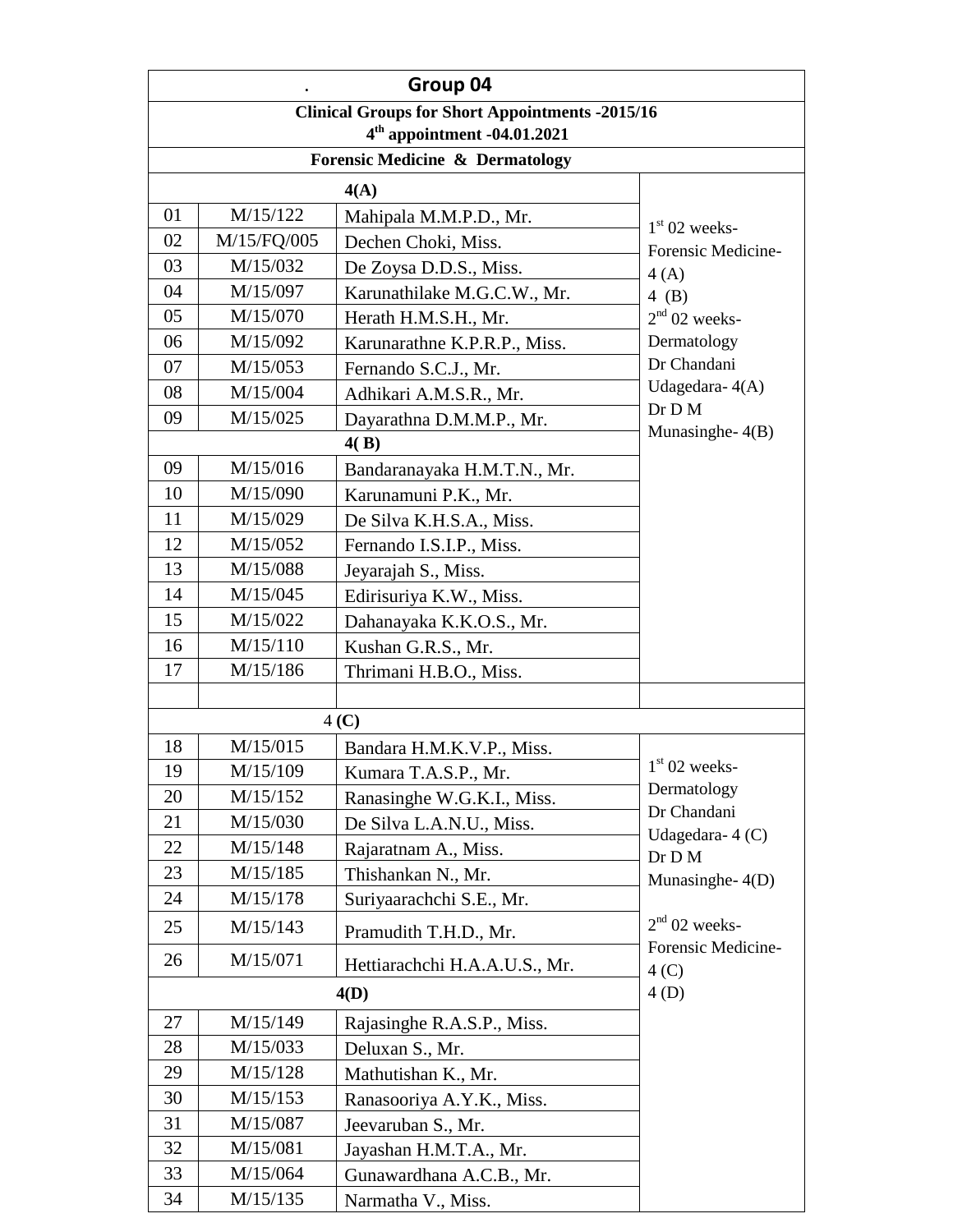| <b>Clinical Groups for Short Appointments -2015/16</b> |             |                                |  |
|--------------------------------------------------------|-------------|--------------------------------|--|
| 4 <sup>th</sup> appointment -04.01.2021                |             |                                |  |
| 01                                                     | M/15/080    | Jayasena M.D.C., Miss.         |  |
| 02                                                     | M/15/050    | Epasinghe E.G.U., Miss.        |  |
| 03                                                     | M/15/156    | Rathnayaka R.M.D.L., Miss.     |  |
| 04                                                     | M/15/079    | Jayasena L.R.D.C., Miss.       |  |
| 05                                                     | M/15/023    | Daraniyagala D.H.U., Mr.       |  |
| 06                                                     | M/15/200    | Wijesinghe C.U., Miss.         |  |
| 07                                                     | M/15/024    | Dasanayake K.M.A.P., Mr.       |  |
| 08                                                     | M/15/051    | Erandi M.G.S., Miss.           |  |
| 09                                                     | M/15/009    | Amarapathi A.M.U.N., Miss.     |  |
| 10                                                     | M/15/177    | Suriyaarachchi L.M., Mr.       |  |
| 11                                                     | M/15/FQ/001 | Manju Tamang, Miss.            |  |
| 12                                                     | M/15/202    | Wijethunge W.W.M.N.L., Mr.     |  |
| 13                                                     | M/15/042    | Dissanayake H.M.Y., Miss.      |  |
| 14                                                     | M/15/054    | Fernando W.A.W.D., Miss.       |  |
| 15                                                     | M/15/008    | Amarakoon A.A.L.I.S., Miss.    |  |
| 16                                                     | M/15/018    | Chalangana G.K.D., Mr.         |  |
| 17                                                     | M/15/066    | Hafsa M.H.F., Miss.            |  |
| 18                                                     | M/15/067    | Handapangoda K.I., Miss.       |  |
| 19                                                     | M/15/100    | Kaushalya K.K.G.H., Miss.      |  |
| 20                                                     | M/15/041    | Dissanayake D.M.W.D.K., Miss.  |  |
| 21                                                     | M/15/130    | Meegasthenna E.M.Y.K.K., Miss. |  |
| 22                                                     | M/15/124    | Manamperi M.M.J.P., Miss.      |  |
| 23                                                     | M/15/036    | Dilhani K.A.C., Miss.          |  |
| 24                                                     | M/15/035    | Dhanapala D.M.D.N.D., Miss.    |  |
| 25                                                     | M/15/FQ/004 | Hridaya Kafley, Miss.          |  |
| 26                                                     | M/15/063    | Gunawardana A.G.D., Mr.        |  |
| 27                                                     | M/15/166    | Sampath S.K.C.M., Mr.          |  |
| 28                                                     | M/15/082    | Jayasinghe B.K.T.D.T., Mr.     |  |
| 29                                                     | M/15/205    | Yoshan Y.J., Mr.               |  |
| 30                                                     | M/15/043    | Edirisinghe C.S., Mr.          |  |
| 31                                                     | M/15/102    | Kodikara K.K.K.S.M.A., Mr.     |  |
| 32                                                     | M/15/027    | Dayasiri H.D.K.G., Mr.         |  |
| 33                                                     | M/15/104    | Kothalawala I.S., Mr.          |  |
| 34                                                     | M/15/134    | Narampanawa H., Miss.          |  |
| 35                                                     | M/15/039    | Dilshan U.K.A., Mr.            |  |